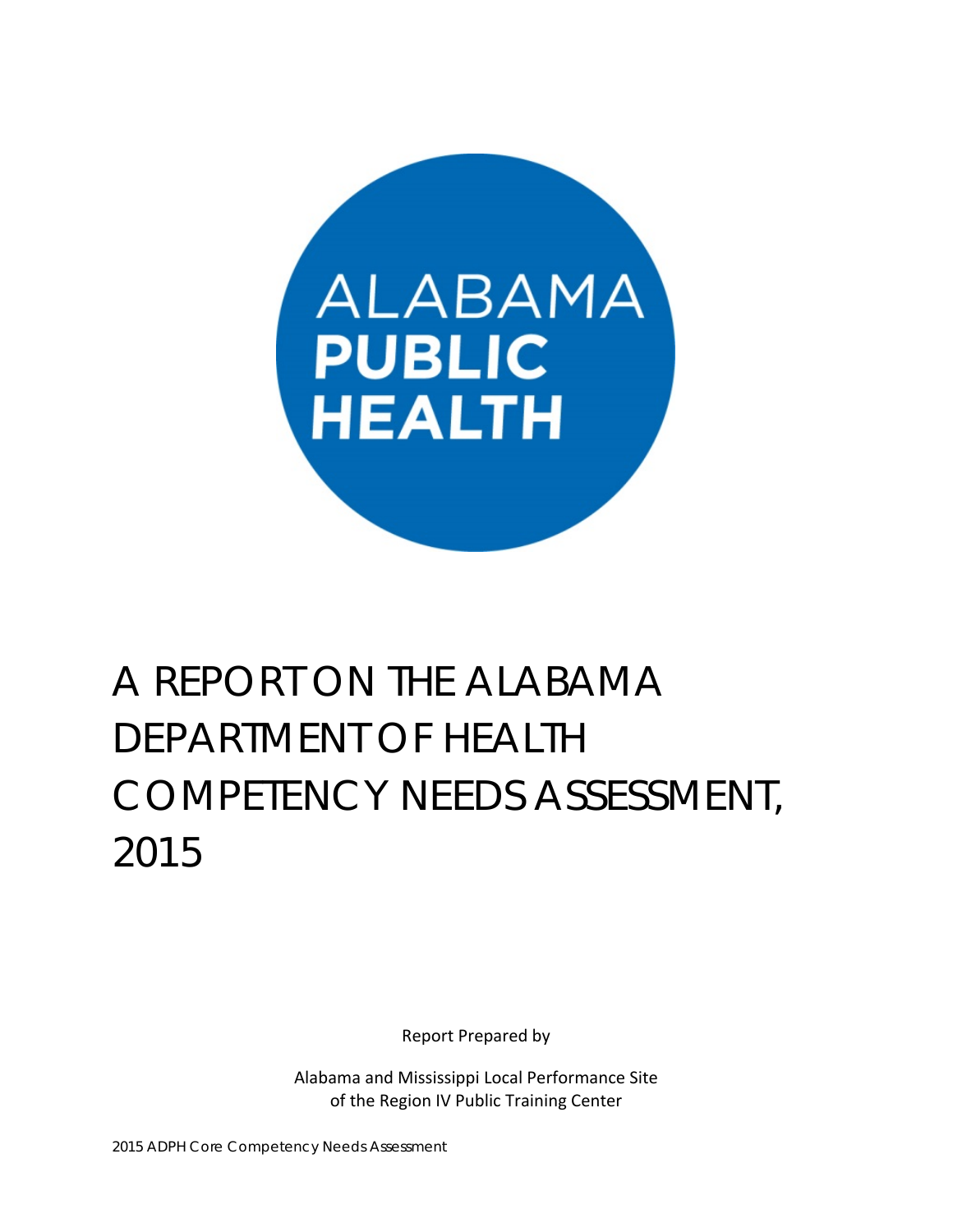



Report Authors

Lisa McCormick, DrPH Matthew Fifolt, PhD Elena Kidd, MPH

2015 ADPH Core Competency Needs Assessment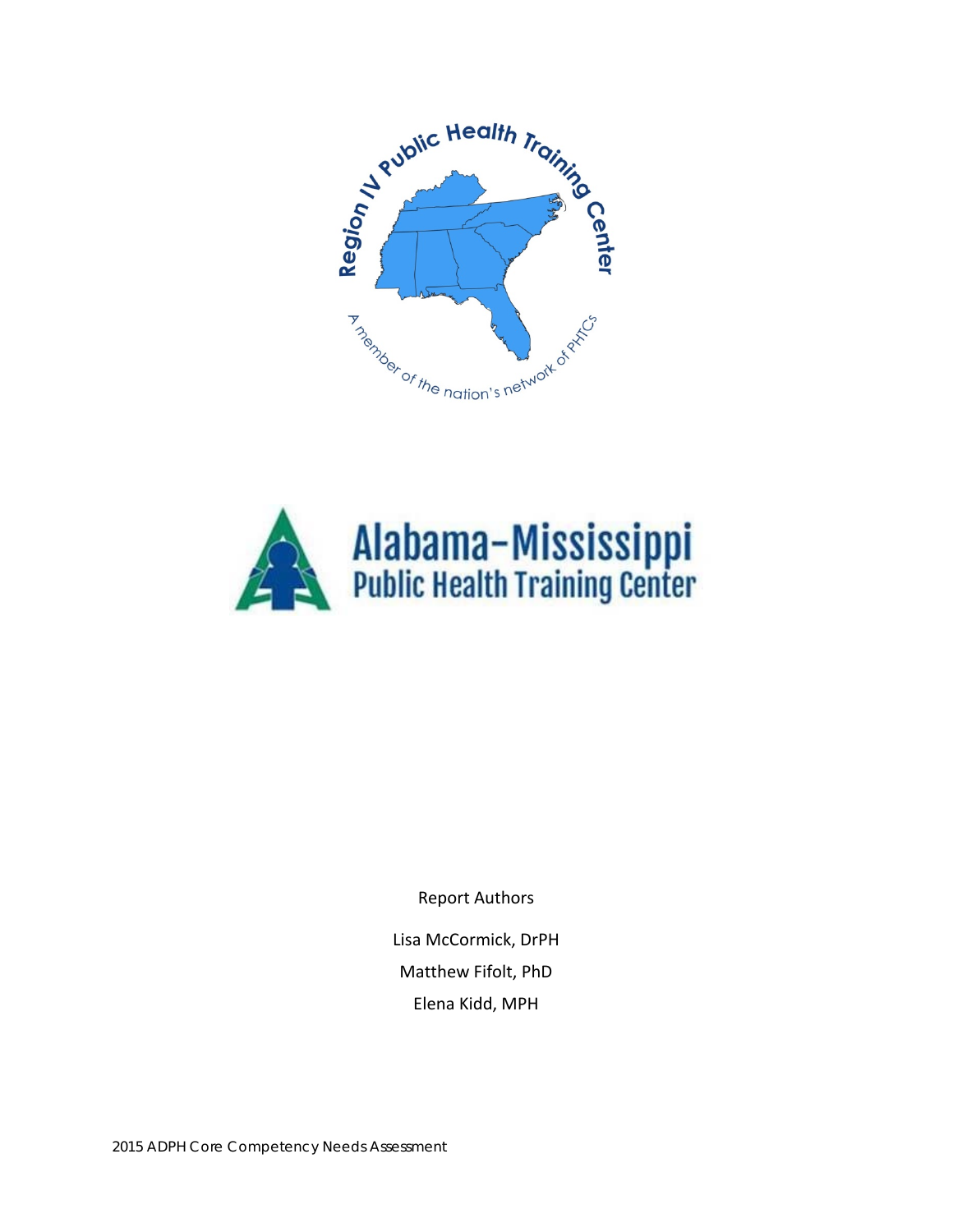# **Table of Contents**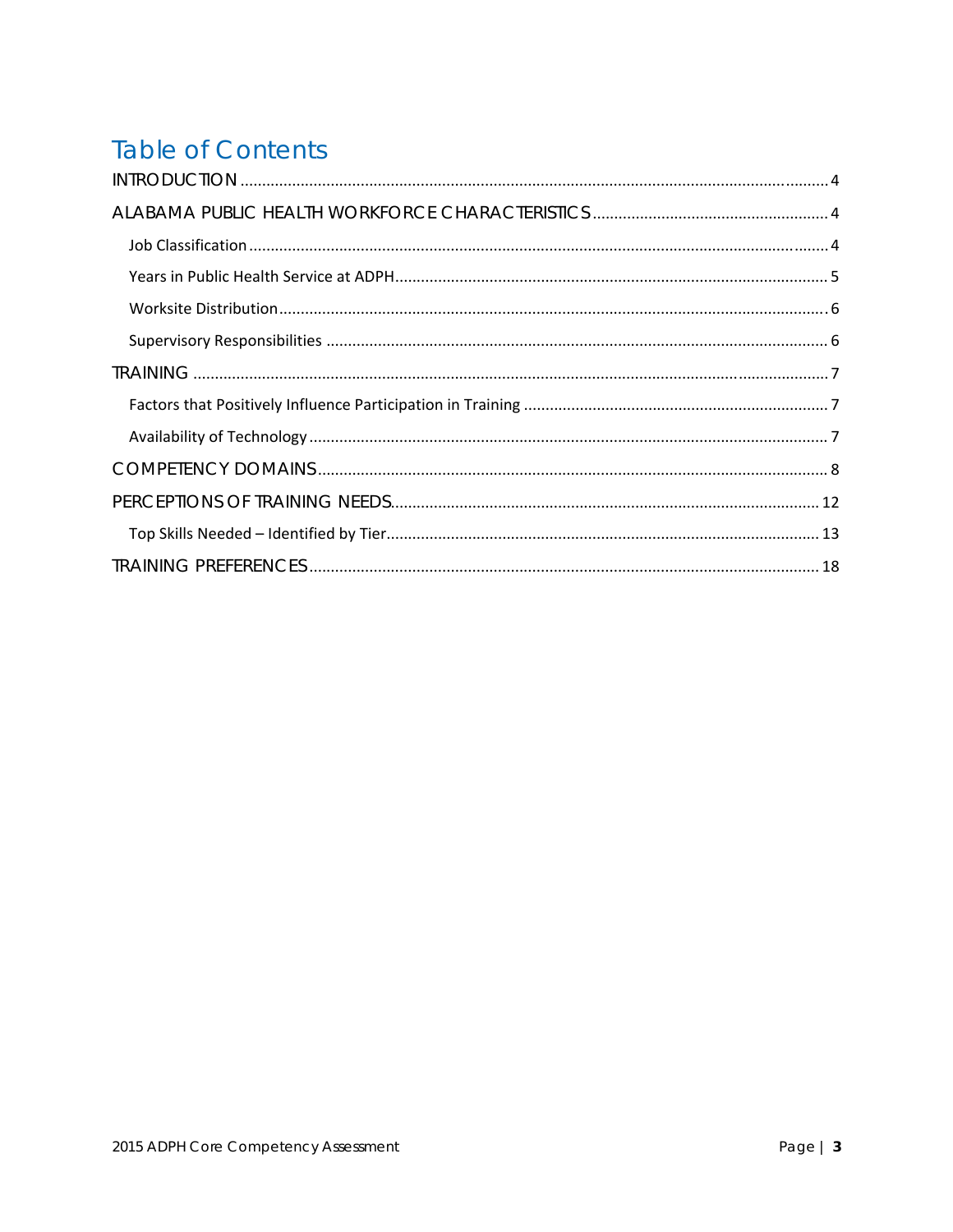# INTRODUCTION

In spring 2015, the Alabama Department of Public Health (ADPH), with assistance from the Alabama‐Mississippi Local Performance Site of the Region IV Public Health Training Center, conducted the Alabama Competency Needs Assessment to inform its Workforce Development Plan. As a required component of Domain 8 of the PHAB (Public Health Accreditation Board) Standards, this assessment is intended to support efforts by ADPH to secure PHAB Accreditation.

The survey is based on the national Core Competencies for Public Health Professionals developed by the Council on Linkages Between Academia and Public Health Practice. These competencies were designed for public health professionals at three different levels. Survey respondents were asked to classify themselves into one of three professional Tiers based on the following definitions:

- **Tier 1 (entry level):** Individuals who carry out day‐to‐day tasks of public health organizations and are not in management positions.
- **Tier 2 (supervisors and managers):** Individuals with program management and/or supervisory responsibilities.
- **Tier 3 (senior managers and CEOs):** Individuals at a senior/management level and leaders of public health organizations. Tier 3 public health professionals (e.g., health officers, executive directors, CEOs) typically have staff member who report to them.

During spring 2015, all employees in the Alabama Department of Public Health (ADPH) were provided the opportunity to participate in the anonymous survey. This assessment focused on public health competencies as well as basic demographic and professional development questions.

# ALABAMA PUBLIC HEALTH WORKFORCE CHARACTERISTICS

### **Job Classification**

A total of 1,159 ADPH employees completed the survey (44.6%). Based on job classification, 372 individuals were categorized as Tier 1 (32.1%), 328 as Tier 2 (28.3%), and 426 as Tier 3 (36.8%).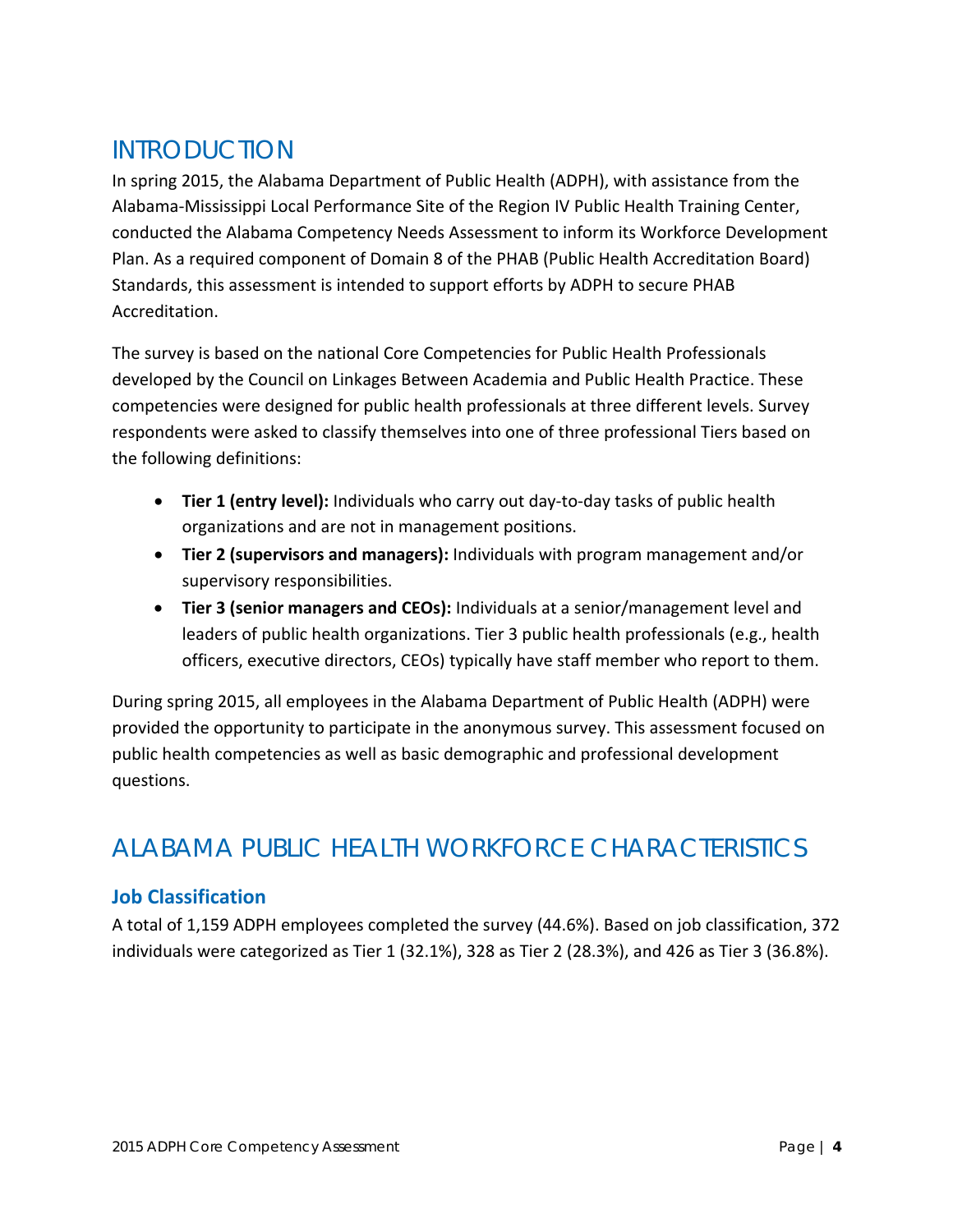# 32.1% 28.3% 36.8% Tier 1 Tier 2 Tier 2 Tier 3

Note: For question regarding Job Classification, there were 33 missing responses.

### Years in Public Health Service at ADPH

**Tier Distribution of ADPH Employees**

Approximately 53% of respondents (n=612) have worked for ADPH for 11 years or more.



### **Years of Service at ADPH**

Note: For question regarding Years of Service, there were 2 missing responses.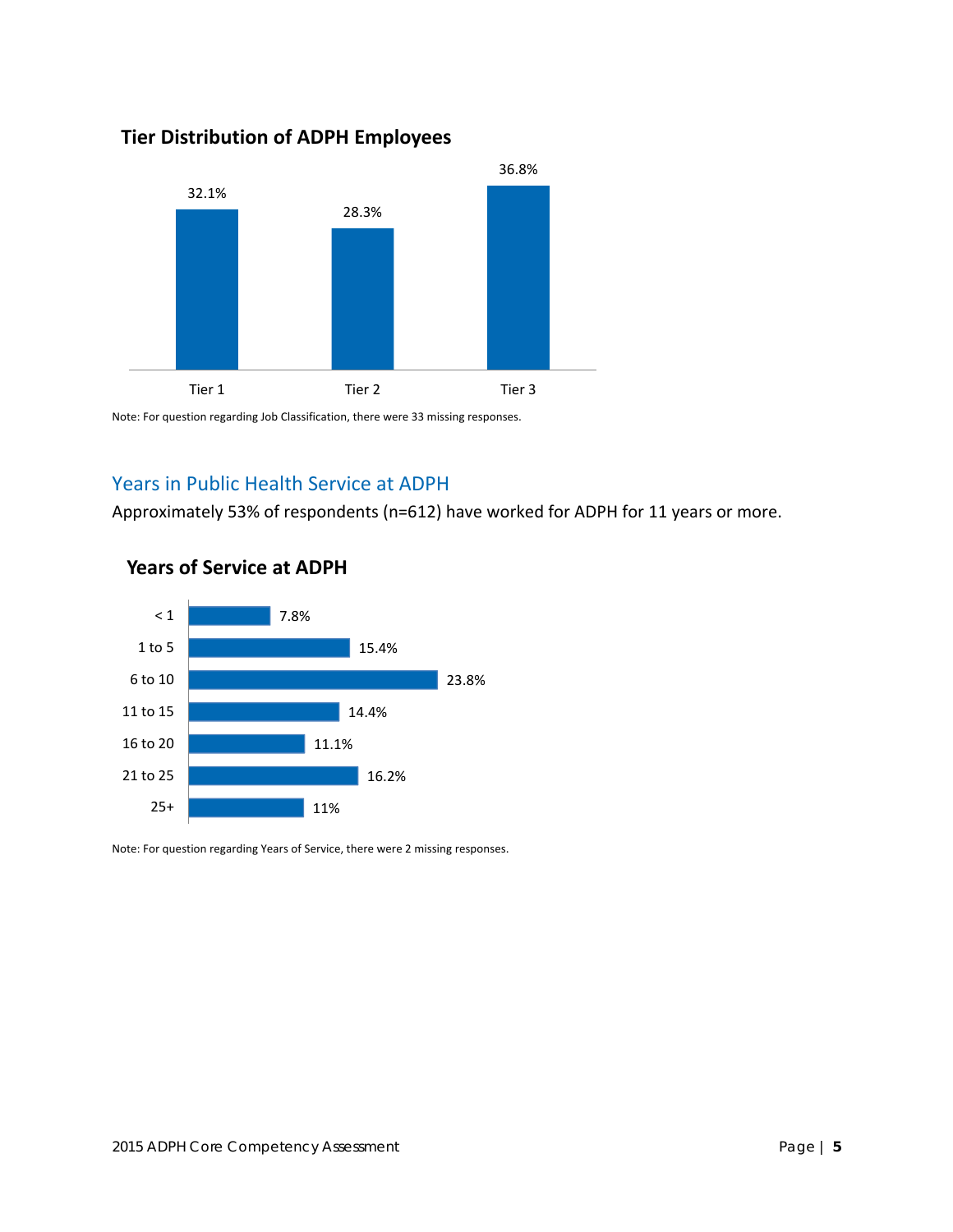#### Worksite Distribution

The worksite distribution of ADPH employees was divided among County Office (50%), Central Office (33.7%), and Area Office (15.4%).

#### **Work Location**



Note: For question regarding Worksite Distribution, there were 10 missing responses.

#### Supervisory Responsibilities

Nearly two‐thirds of respondents (62.3%) indicated that they did not have any supervisor responsibilities.

## **Number of Employees Individuals Supervise**



Note: For question regarding Supervisory Responsibilities, there were 2 missing responses.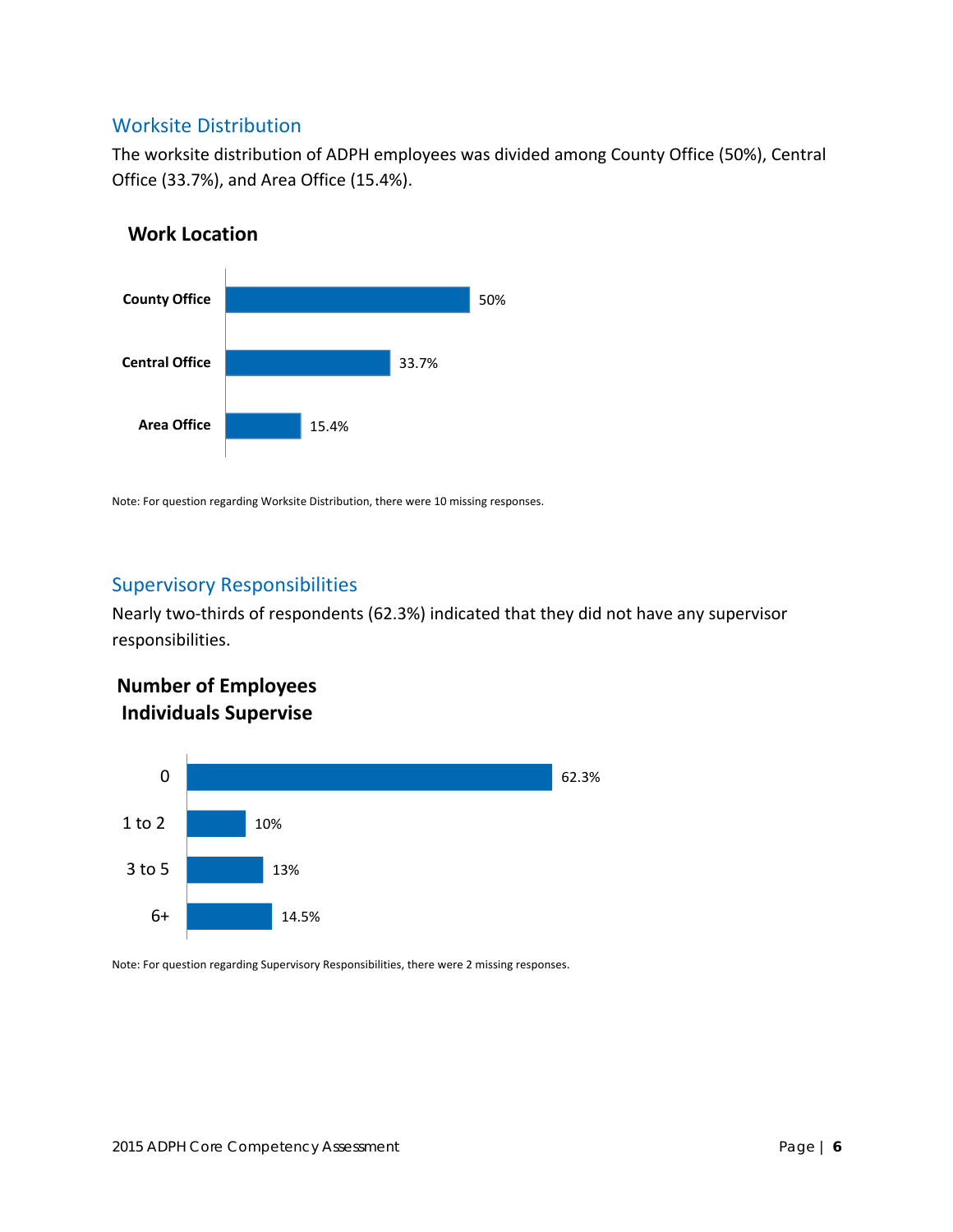# TRAINING

#### Factors that Positively Influence Participation in Training

Individuals identified a number of factors that positively influenced their participation in training activities. The top three influencers were: training topics (68.1%), time and date offered (54.4%), and workload demands (52.2%).\*



## **Factors That Positively Influence Participation in Training**

\*Note: Total does not equal 100 since individuals could select more than one factor.

## Availability of Technology

The majority of individuals (79.5%) reported that the availability of technology either did not limit their ability or minimally limited their ability to participate in distance education offerings. The remaining individuals (20.5%) indicated that the availability of technology either limited their ability to participate in distance education to some extent or to a great extent.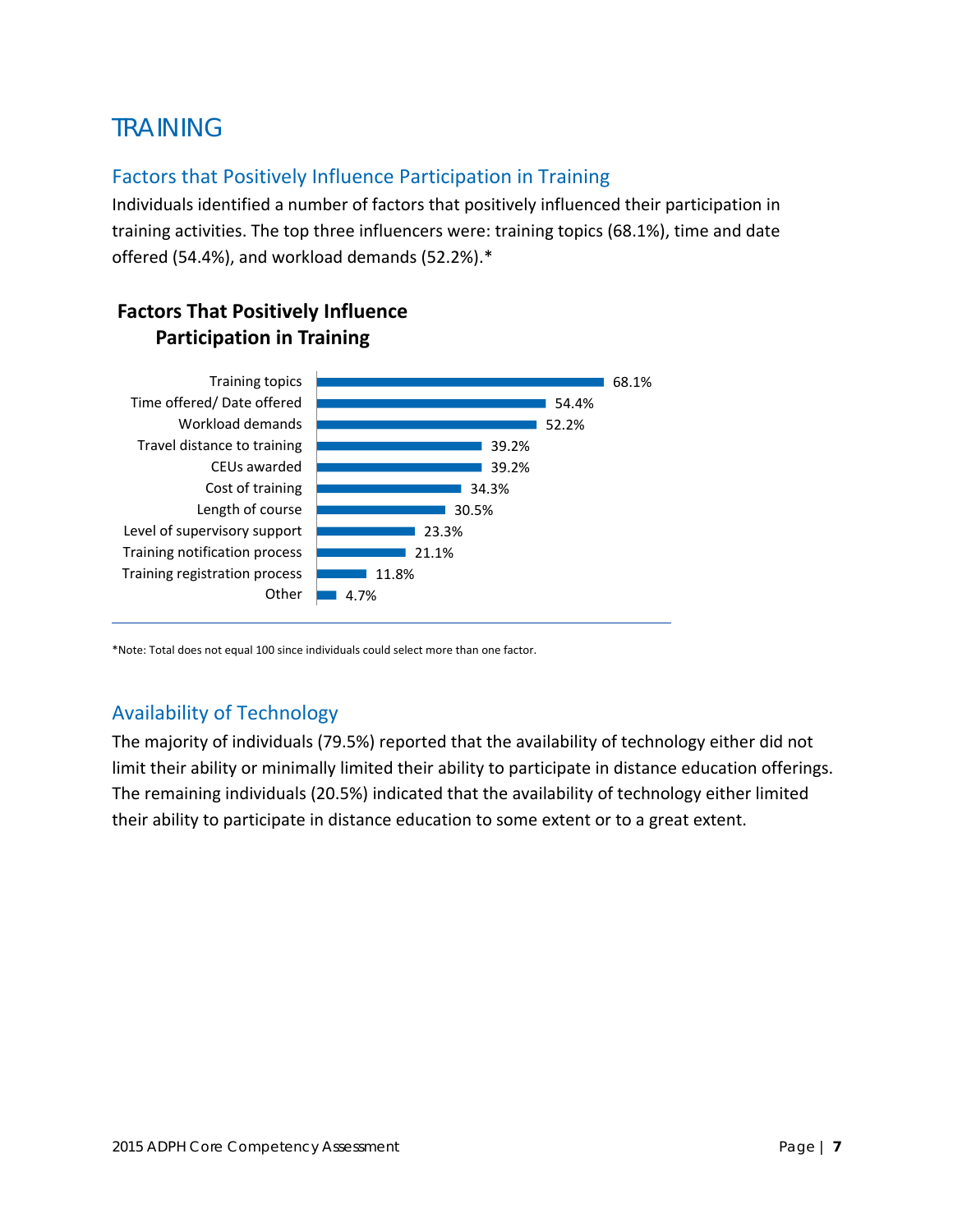## **Availability of Technology**



# COMPETENCY DOMAINS

Based on their self‐identified Tier, respondents were asked to rate Tier‐specific competencies within each of the eight domains of the Core Competencies for Public Health professionals.

#### **Domains**

- 
- 2. Policy development/program planning 6. Public health sciences
- 
- 
- 1. Analytical/assessment 5. Community dimensions of practices
	-
- 3. Communication 7. Financial planning and management
- 4. Cultural competency 8. Leadership and systems thinking

Each domain has seven to fourteen competencies for each Tier. These individual competencies describe desired skills for professionals at progressive stages of their careers.

For each of the eight domains, respondents identified the two domains in which training was most needed. Table 1 below shows the eight core competency domains and the numbers and percentages of respondents identifying these as the most needed areas for training.

The Analytical/Assessment Skills domain ranked highest in terms of need for all three tiers. Emphasis was also placed on Leadership and Systems Thinking Skills for Tier 1 (entry level) and Tier 3 (leadership) respondents and Communication Skills among Tier 2 (management) respondents.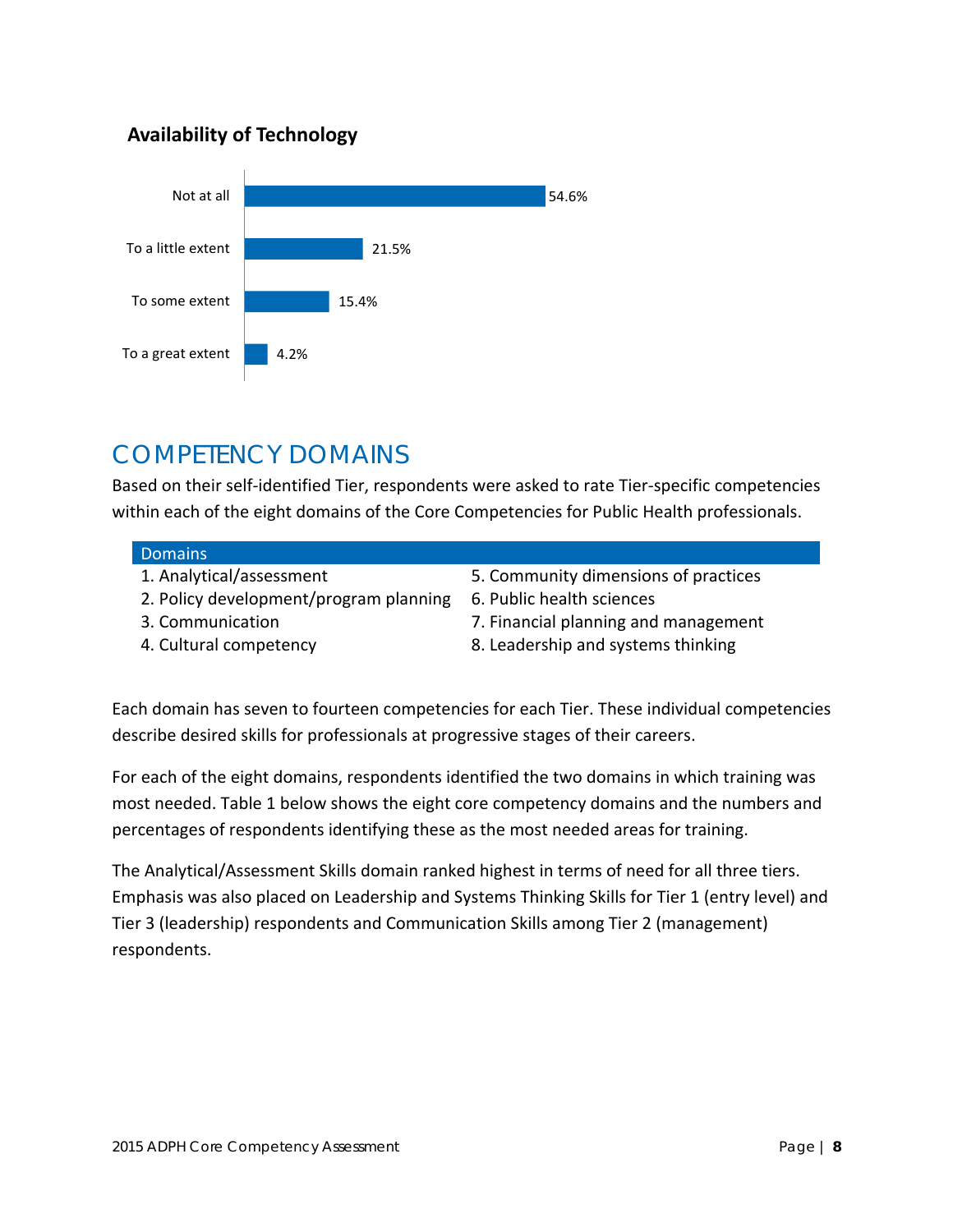#### Table 1

|                   |                                                | <b>High</b>      | <b>Respondents with High</b><br><b>Relevance/Identified Need</b> |                |
|-------------------|------------------------------------------------|------------------|------------------------------------------------------------------|----------------|
| <b>Tier</b>       | <b>Domain</b>                                  | <b>Relevance</b> | N                                                                | <b>Percent</b> |
| Tier 1            | 1. Analytical/ Assessment Skills               | 71               | 42                                                               | 59.2           |
|                   | 2. Policy Development/ Program Planning Skills | 72               | 24                                                               | 33.3           |
|                   | 3. Communication Skills                        | 110              | 44                                                               | 40.0           |
|                   | 4. Cultural Competency Skills                  | 69               | 27                                                               | 39.1           |
|                   | 5. Community Dimensions of Practice Skills     | 64               | 14                                                               | 21.9           |
|                   | 6. Public Health Sciences Skills               | 59               | 18                                                               | 30.5           |
|                   | 7. Financial Planning and Management Skills    | 74               | 22                                                               | 29.7           |
|                   | 8. Leadership and Systems Thinking Skills      | 93               | 46                                                               | 49.5           |
| Tier <sub>2</sub> | 1. Analytical/ Assessment Skills               | 112              | 95                                                               | 84.8           |
|                   | 2. Policy Development/ Program Planning Skills | 85               | 39                                                               | 45.9           |
|                   | 3. Communication Skills                        | 115              | 87                                                               | 75.7           |
|                   | 4. Cultural Competency Skills                  | 81               | 59                                                               | 72.8           |
|                   | 5. Community Dimensions of Practice Skills     | 70               | 40                                                               | 57.1           |
|                   | 6. Public Health Sciences Skills               | 86               | 44                                                               | 51.2           |
|                   | 7. Financial Planning and Management Skills    | 87               | 32                                                               | 36.8           |
|                   | 8. Leadership and Systems Thinking Skills      | 75               | 45                                                               | 60.0           |
| Tier <sub>3</sub> | 1. Analytical/ Assessment Skills               | 138              | 116                                                              | 84.1           |
|                   | 2. Policy Development/ Program Planning Skills | 106              | 72                                                               | 67.9           |
|                   | 3. Communication Skills                        | 116              | 83                                                               | 71.6           |
|                   | 4. Cultural Competency Skills                  | 85               | 49                                                               | 57.6           |
|                   | 5. Community Dimensions of Practice Skills     | 83               | 40                                                               | 48.2           |
|                   | 6. Public Health Sciences Skills               | 95               | 55                                                               | 57.9           |
|                   | 7. Financial Planning and Management Skills    | 129              | 72                                                               | 55.8           |
|                   | 8. Leadership and Systems Thinking Skills      | 123              | 93                                                               | 75.6           |

*Respondents Indicating High Relevance and Skills Gap for Any Competency Listed in Domain*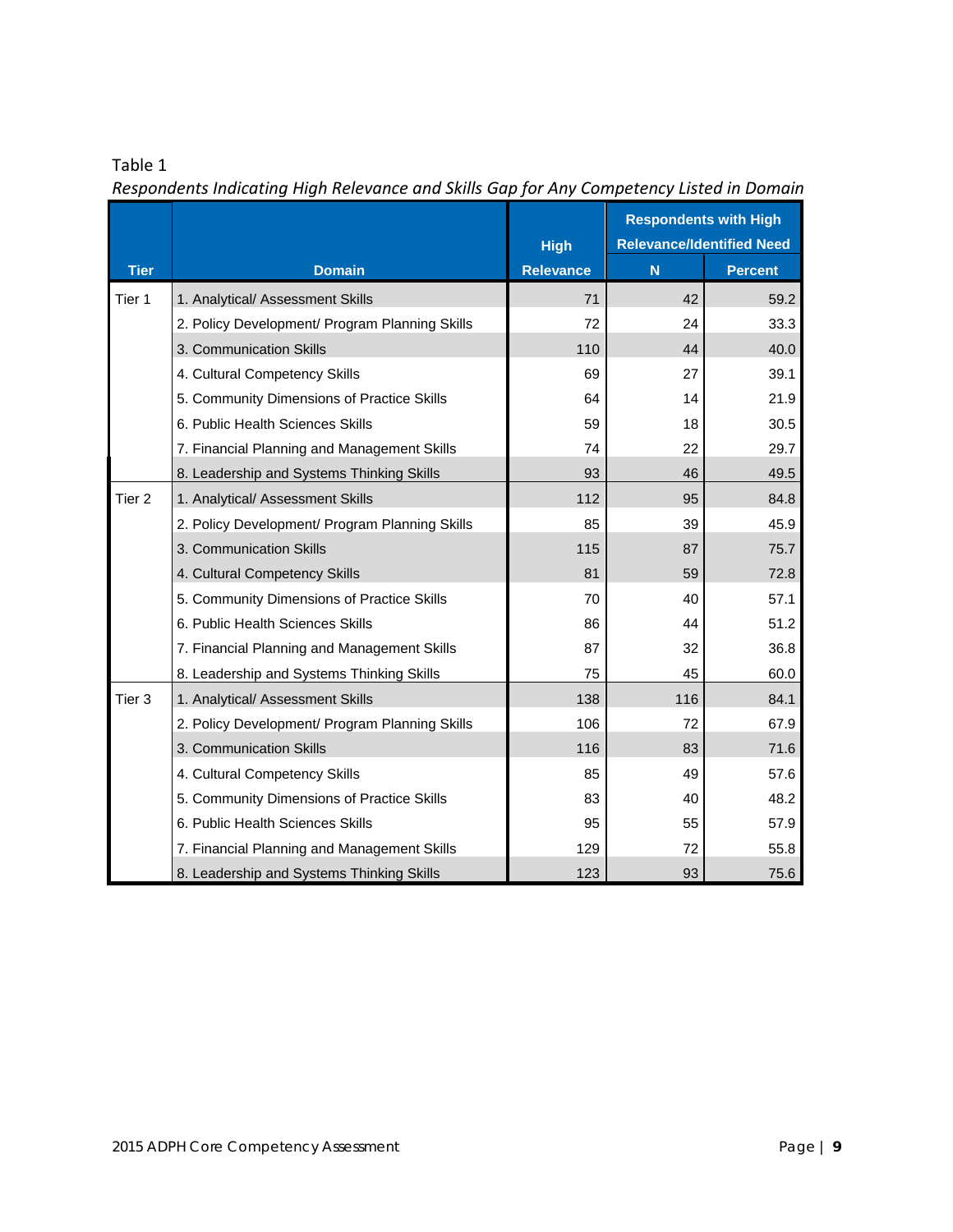Based on responses to the top two most needed domains for training, Table 2 lists the top 10 skill gap/high relevance competencies by tier.

Table 2

*Top 10 Skill Gap/High Relevance Competencies by Tier*

| <b>Tier</b>       | <b>Competency</b>                                                                                                                    | <b>Domain</b>                      | Percent (%) <sup>[1]</sup> |
|-------------------|--------------------------------------------------------------------------------------------------------------------------------------|------------------------------------|----------------------------|
| Tier 1            | 1. Applies ethical principles in accessing, collecting,<br>analyzing, using, maintaining, and disseminating data and<br>information  | Analytical/ Assessment             | 53.5                       |
|                   | 2. Uses information technology in accessing, collecting,<br>analyzing, using, maintaining, and disseminating data and<br>information | Analytical/ Assessment             | 52.1                       |
|                   | 3. Selects valid and reliable data                                                                                                   | Analytical/ Assessment             | 50.7                       |
|                   | 4. Collects valid and reliable quantitative and qualitative data                                                                     | Analytical/ Assessment             | 49.3                       |
|                   | 5. Identifies quantitative and qualitative data and information<br>that can be used for assessing the health of a community          | Analytical/ Assessment             | 47.9                       |
|                   | 6. Uses quantitative and qualitative data                                                                                            | Analytical/ Assessment             | 46.5                       |
|                   | 7. Selects comparable data                                                                                                           | Analytical/ Assessment             | 45.1                       |
|                   | 8. Describes public health applications of quantitative and<br>qualitative data                                                      | Analytical/ Assessment             | 45.1                       |
|                   | 9. Describes ways to improve individual and program<br>performance                                                                   | Leadership and Systems<br>Thinking | 44.1                       |
|                   | 10. Identifies gaps in data                                                                                                          | Analytical/ Assessment             | 43.7                       |
| Tier <sub>2</sub> | 1. Uses information technology in accessing, collecting,<br>analyzing, using, maintaining, and disseminating data and<br>information | Analytical/ Assessment             | 69.6                       |
|                   | 2. Assesses community health status and factors influencing<br>health in a community                                                 | Analytical/ Assessment             | 68.8                       |
|                   | 3. Applies ethical principles in accessing, collecting,<br>analyzing, using, maintaining, and disseminating data and<br>information  | Analytical/ Assessment             | 67.9                       |
|                   | 4. Describes factors affecting the health of a community                                                                             | Analytical/ Assessment             | 65.2                       |
|                   | 5. Analyzes quantitative and qualitative data                                                                                        | Analytical/ Assessment             | 65.2                       |
|                   | 6. Identifies assets and resources that can be used for<br>improving the health of a community                                       | Analytical/ Assessment             | 65.2                       |
|                   | 7. Advocates for the use of evidence in decision making that<br>affects the health of a community                                    | Analytical/ Assessment             | 65.2                       |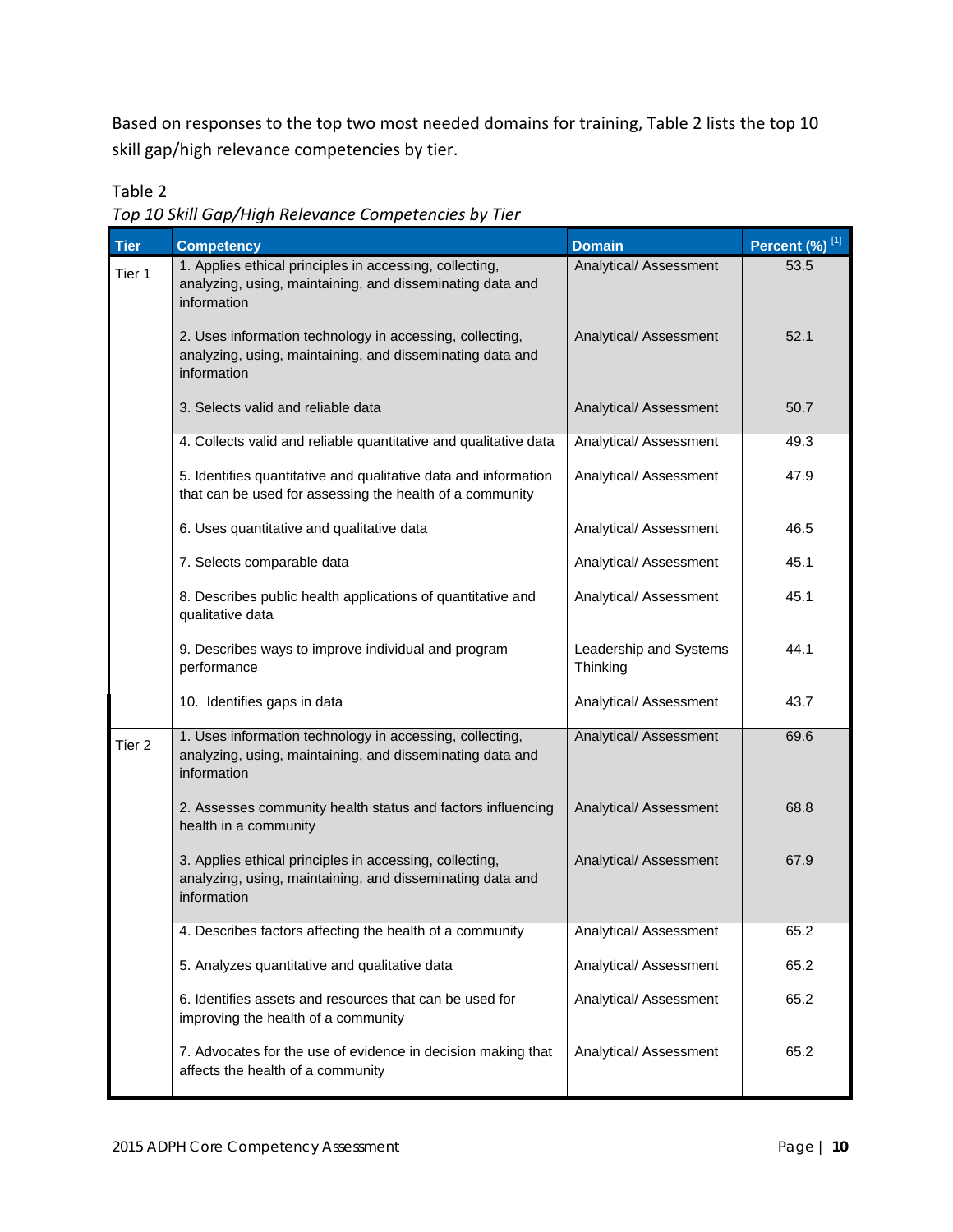| <b>Tier</b>       | <b>Competency</b>                                                                                                                               | <b>Domain</b>                      | Percent (%) <sup>[1]</sup> |
|-------------------|-------------------------------------------------------------------------------------------------------------------------------------------------|------------------------------------|----------------------------|
|                   | 8. Communicates information to influence behavior and<br>improve health                                                                         | Communication                      | 64.3                       |
|                   | 9. Communicates the roles of governmental public health,<br>health care, and other partners in improving the health of a<br>community           | Communication                      | 64.3                       |
|                   | 10. Interprets quantitative and qualitative data                                                                                                | Analytical/ Assessment             | 64.3                       |
| Tier <sub>3</sub> | 1. Uses information technology in accessing, collecting,<br>analyzing, using, maintaining, and disseminating data and<br>information            | Analytical/ Assessment             | 73.2                       |
|                   | 2. Evaluates the validity and reliability of data                                                                                               | Analytical/ Assessment             | 68.1                       |
|                   | 3. Ensures the management of organizational change                                                                                              | Leadership and Systems<br>Thinking | 67.5                       |
|                   | 4. Ensures continuous improvement of individual, program,<br>and organizational performance                                                     | Leadership and Systems<br>Thinking | 65.0                       |
|                   | 5. Creates opportunities for organizations to work together or<br>individually to improve the health of a community                             | Leadership and Systems<br>Thinking | 64.2                       |
|                   | 6. Ensures use of professional development opportunities<br>throughout the organization                                                         | Leadership and Systems<br>Thinking | 64.2                       |
|                   | 7. Takes measures to minimize internal and external barriers<br>that may affect the delivery of the 10 Essential Public Health<br>Services      | Leadership and Systems<br>Thinking | 63.4                       |
|                   | 8. Ensures availability of professional development<br>opportunities for the organization                                                       | Leadership and Systems<br>Thinking | 63.4                       |
|                   | 9. Ensures ethical principles are applied in accessing,<br>collecting, analyzing, using, maintaining, and disseminating<br>data and information | Analytical/ Assessment             | 63.0                       |
|                   | 10. Ensures collection of valid and reliable quantitative and<br>qualitative data                                                               | Analytical/ Assessment             | 63.0                       |

<sup>[1]</sup> Percent of respondents indicating high relevance and skills gap for the specified competency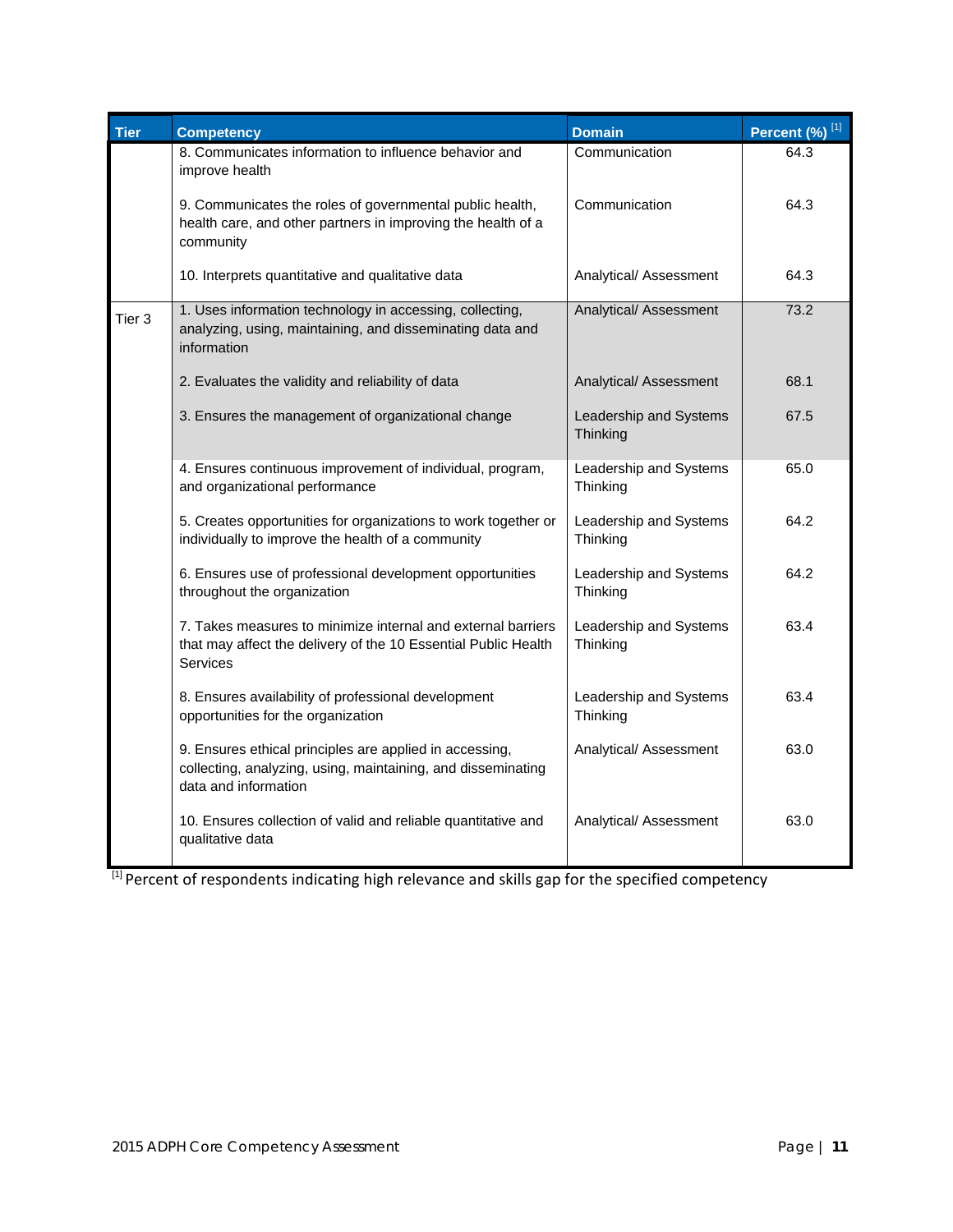# PERCEPTIONS OF TRAINING NEEDS SELF | SUPERVISOR | STAFF

Respondents identified content areas in which they (personally) felt they most needed training.\*



\*Note: Total does not equal 100 since individuals could select more than one content area.

Respondents identified content areas they felt training was most needed for their manager/supervisor.\*

| <b>Behavioral Health</b>                                         | 22% |
|------------------------------------------------------------------|-----|
| Cancer                                                           | 3%  |
| <b>Diabetes</b>                                                  | 4%  |
| <b>Environmental Health</b>                                      | 14% |
| Infectious Diseases                                              | 17% |
| Health Disparities, Health Equity, Social Determinants of Health | 19% |
| Health Informatics and Health Information Technology             | 27% |
| Nutrition, Physical Activity, and Obesity                        | 9%  |
| <b>Public Health Preparedness</b>                                | 29% |
| Violence and Injury Prevention                                   | 13% |
| Other (please specify)                                           | 22% |

\*Note: Total does not equal 100 since individuals could select more than one content area.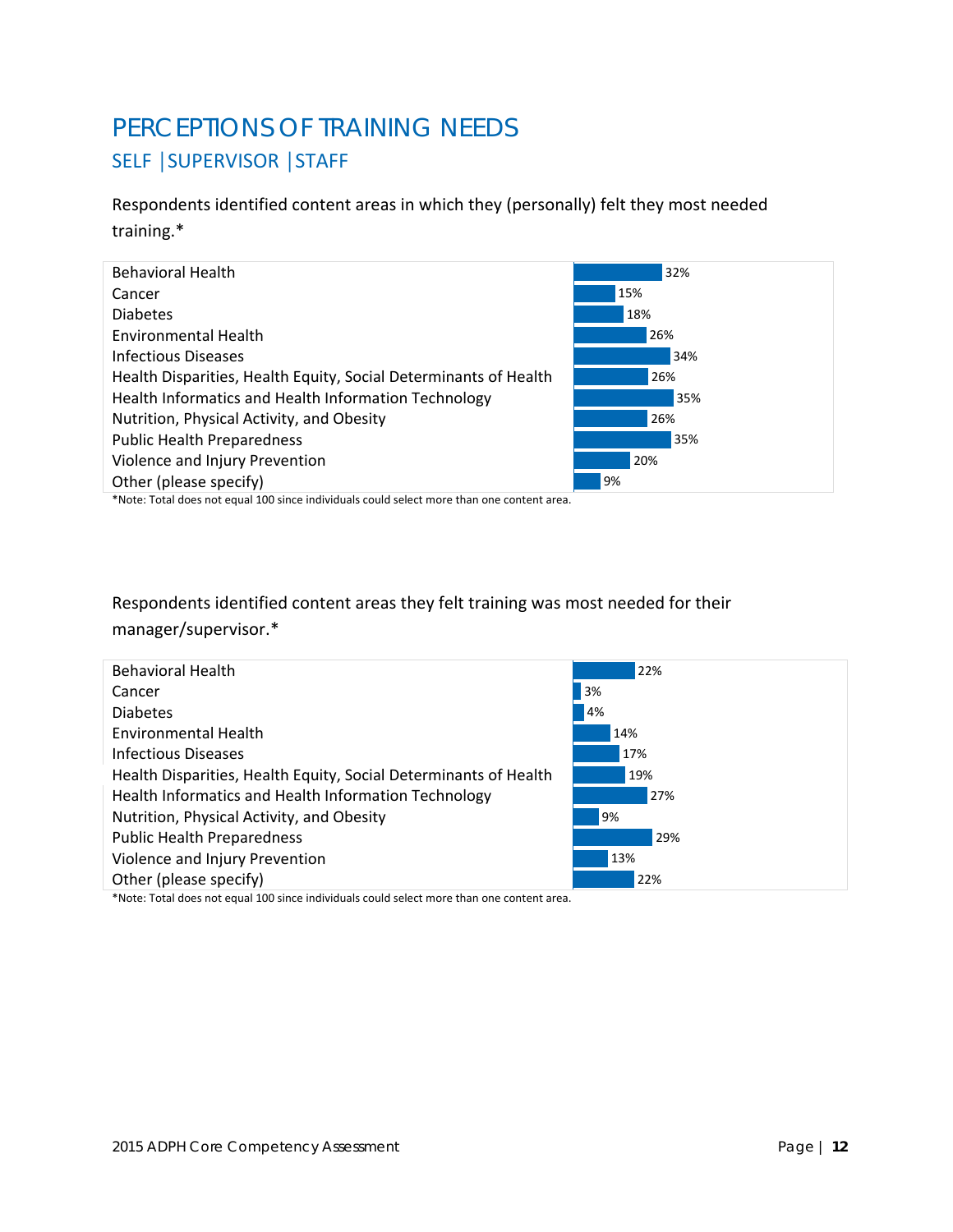## Respondents identified content areas they felt training was most needed for their staff and/or co‐workers.\*

| <b>Behavioral Health</b>                                                   | 27% |
|----------------------------------------------------------------------------|-----|
| Cancer                                                                     | 7%  |
| <b>Diabetes</b>                                                            | 11% |
| Environmental Health                                                       | 19% |
| Infectious Diseases                                                        | 28% |
| Health Disparities, Health Equity, Social Determinants of Health           | 26% |
| Health Informatics and Health Information Technology                       | 31% |
| Nutrition, Physical Activity, and Obesity                                  | 22% |
| <b>Public Health Preparedness</b>                                          | 31% |
| Violence and Injury Prevention                                             | 19% |
| Other (please specify)                                                     | 16% |
| ★★1.1. 元:1.1.1....... .1 400.・... ! !!! -1... 1... 1...................... |     |

\*Note: Total does not equal 100 since individuals could select more than one content area.

## Top Skills Needed – Identified by Tier

| <b>Other General Training Needs</b>                              |                                     |                                     |  |  |
|------------------------------------------------------------------|-------------------------------------|-------------------------------------|--|--|
| You (personally)<br><b>Manager/Supervisor</b><br>Staff/Coworkers |                                     |                                     |  |  |
|                                                                  |                                     | Communication &                     |  |  |
| <b>Information Technology</b>                                    | Management & Leadership             | Interpersonal Skills                |  |  |
|                                                                  | Communication &                     |                                     |  |  |
| <b>Human Resources</b>                                           | Interpersonal Skills                | <b>Team Building</b>                |  |  |
| <b>Financial Management</b>                                      | <b>Financial Management</b>         | <b>Professional Development</b>     |  |  |
|                                                                  | Time Management &                   |                                     |  |  |
| Maternal and Child Health                                        | <b>Organizational Skills</b>        | <b>Financial Management</b>         |  |  |
| Policy Development &                                             |                                     |                                     |  |  |
| Implementation                                                   | <b>Team Building</b>                | <b>Customer Service</b>             |  |  |
|                                                                  | <b>Public Health Policies &amp;</b> | <b>Public Health Policies &amp;</b> |  |  |
| Fire Protection & Life Safety                                    | Programs                            | Programs                            |  |  |
|                                                                  | <b>Human Resources</b>              |                                     |  |  |
|                                                                  | <b>Building &amp; Life Safety</b>   |                                     |  |  |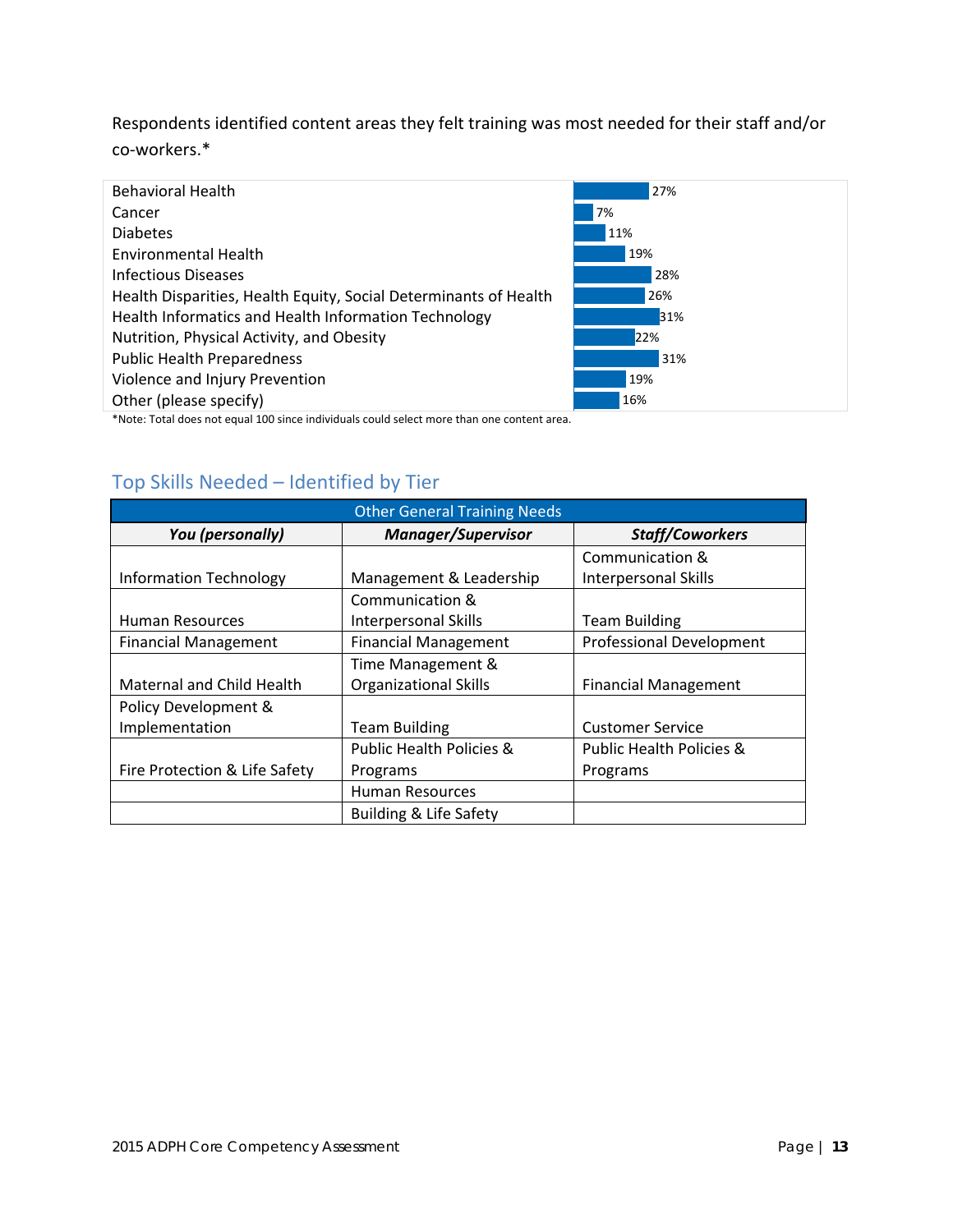| <b>Behavioral Health</b>        |                                     |                                          |
|---------------------------------|-------------------------------------|------------------------------------------|
| You (personally)                | <b>Manager/Supervisor</b>           | <b>Staff/Coworkers</b>                   |
|                                 | Behavioral Health Issues at the     |                                          |
| <b>Working with Patients</b>    | Workplace                           | <b>Working with Patients</b>             |
| Mental Health Illnesses &       | Working with                        | Behavioral Health Issues at the          |
| Treatment                       | Patients/Individuals                | Workplace                                |
| <b>Strategies to Encourage</b>  | Mental Health Illnesses &           | Mental Health Illnesses &                |
| <b>Behavioral Change</b>        | Treatment                           | Treatment                                |
| Access to Care & Community      | Access to Care & Community          | Access to Care & Community               |
| Resources                       | Resources                           | Resources                                |
| Behavioral Health Issues at the | <b>Communication &amp; Cultural</b> | Understanding Behaviors &                |
| Workplace                       | Sensitivity                         | Attitudes                                |
| Understanding Behaviors &       |                                     | <b>Health Behaviors &amp; Infectious</b> |
| Attitudes                       | Substance Abuse                     | Disease Transmission                     |
|                                 |                                     | Working with the Community               |
|                                 |                                     | Geriatric Behavioral Health              |
|                                 |                                     | Substance Abuse                          |

| Cancer                                |                           |                            |
|---------------------------------------|---------------------------|----------------------------|
| You (personally)                      | <b>Manager/Supervisor</b> | Staff/Coworkers            |
| <b>Access to Care &amp; Community</b> | Prevention, Causes, and   | Prevention, Causes, and    |
| Resources                             | <b>Treatments</b>         | <b>Treatments</b>          |
| Prevention, Causes, and               |                           | Access to Care & Community |
| <b>Treatments</b>                     |                           | Resources                  |
| <b>Breast Cancer</b>                  |                           | Diagnosis & Detection      |
| <b>Cervical Cancer</b>                |                           | <b>Breast Cancer</b>       |
| <b>General Information</b>            |                           | <b>Cervical Cancer</b>     |
| Advancements in Testing,              |                           |                            |
| Treatments, & Research                |                           |                            |

| <b>Diabetes</b>            |                            |                                 |
|----------------------------|----------------------------|---------------------------------|
| You (personally)           | <b>Manager/Supervisor</b>  | <b>Staff/Coworkers</b>          |
| Diabetes Treatment &       | Diabetes Treatment &       | Diabetes Treatment &            |
| Management                 | Management                 | Management                      |
| <b>General Information</b> | <b>General Information</b> | <b>General Information</b>      |
| Diet & Nutrition           |                            | <b>Diabetes Prevention</b>      |
| Maternal & Child Health -  |                            | <b>Educational Material for</b> |
| <b>Diabetes</b>            |                            | Patients                        |
| <b>Diabetes Prevention</b> |                            | Diet & Nutrition                |
| Advancements in Treatments |                            |                                 |
| & Management               |                            | <b>Recognizing Diabetes</b>     |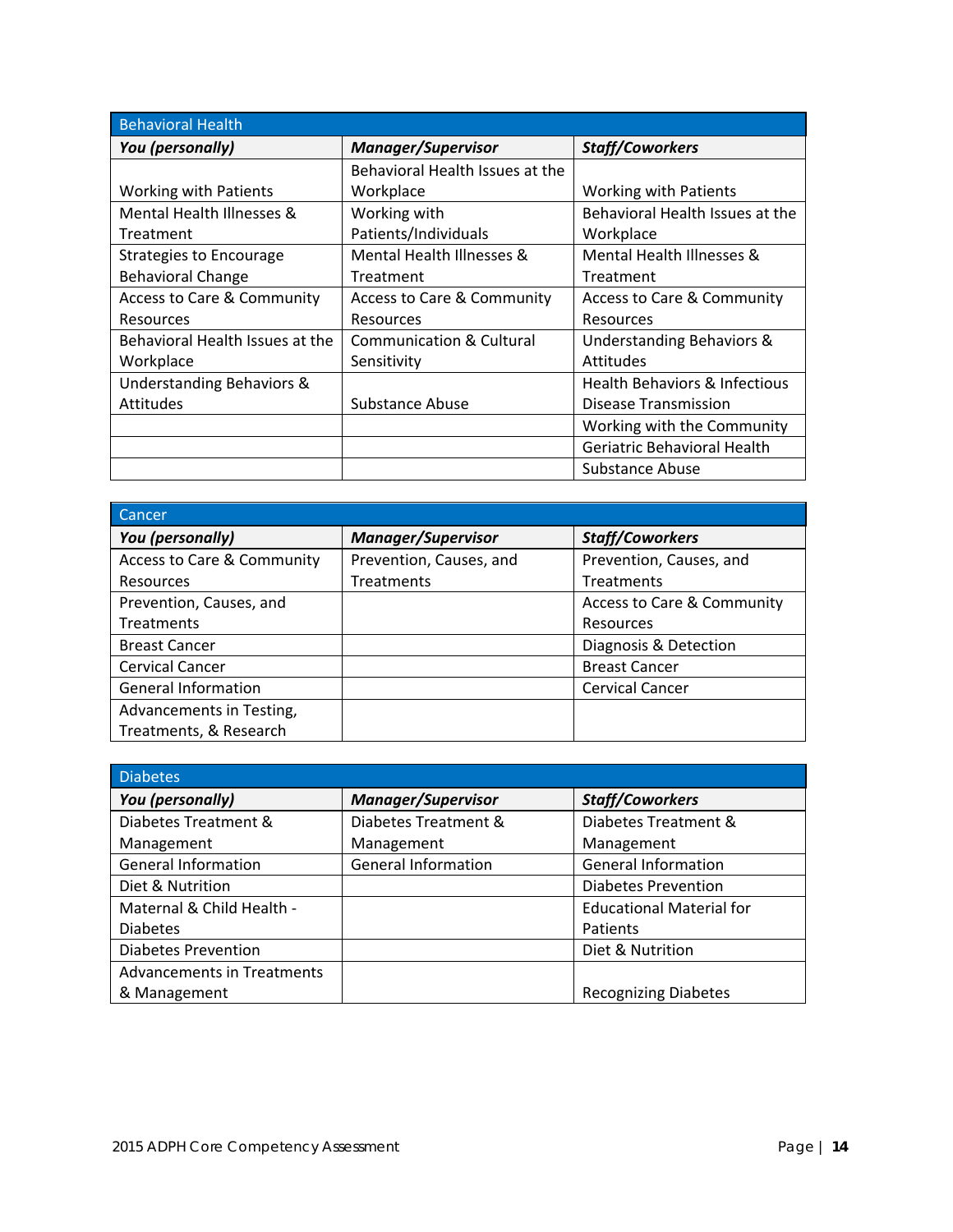| <b>Environmental Health</b>    |                                    |                                    |  |  |
|--------------------------------|------------------------------------|------------------------------------|--|--|
| You (personally)               | <b>Manager/Supervisor</b>          | <b>Staff/Coworkers</b>             |  |  |
| Environmental Effects on       |                                    |                                    |  |  |
| Health                         | <b>Professional Growth</b>         | <b>Professional Growth</b>         |  |  |
|                                | Role of Environmentalist &         |                                    |  |  |
| <b>Professional Growth</b>     | <b>Public Health</b>               | Sewage & Water                     |  |  |
|                                |                                    | Environmental Effects on           |  |  |
| <b>Food Safety</b>             | Sewage & Water                     | Health                             |  |  |
| <b>Improving Environmental</b> |                                    |                                    |  |  |
| Health                         | <b>Environmental Health Safety</b> | <b>Food Safety</b>                 |  |  |
| Role of Environmentalist &     |                                    | Role of Environmentalist &         |  |  |
| <b>Public Health</b>           | <b>Food Safety</b>                 | <b>Public Health</b>               |  |  |
| Sewage & Water                 | Rabies                             | <b>Environmental Health Safety</b> |  |  |

| Infectious Disease                     |                                |                                        |
|----------------------------------------|--------------------------------|----------------------------------------|
| You (personally)                       | <b>Manager/Supervisor</b>      | <b>Staff/Coworkers</b>                 |
| <b>Current Trends &amp; Treatments</b> | ТB                             | <b>Current Trends &amp; Treatments</b> |
|                                        | <b>Outbreak Planning &amp;</b> |                                        |
| <b>General Information</b>             | <b>Notification</b>            | STDs/STIs                              |
| STDs/STIs                              | <b>General Information</b>     | <b>General Information</b>             |
| <b>Infectious Disease Prevention</b>   | <b>HIV</b>                     | тв                                     |
|                                        | Emerging/Re-emerging           |                                        |
| <b>HIV</b>                             | diseases                       | Disease Investigation                  |
|                                        |                                | Emerging/Re-emerging                   |
| тв                                     | Disease Investigation          | diseases                               |
| Emerging/Re-emerging                   |                                | <b>Public Education re: Infectious</b> |
| diseases                               |                                | <b>Diseases</b>                        |
|                                        |                                | <b>Infectious Disease Safety</b>       |

| Health Disparities, Health Equity, and Social Determinants of Health |                                       |                                       |
|----------------------------------------------------------------------|---------------------------------------|---------------------------------------|
| You (personally)                                                     | <b>Manager/Supervisor</b>             | Staff/Coworkers                       |
|                                                                      | <b>Factors Contributing to Health</b> |                                       |
| <b>Working with Patients</b>                                         | <b>Disparities</b>                    | <b>Working with Patients</b>          |
| <b>Factors Contributing to Health</b>                                |                                       | <b>Factors Contributing to Health</b> |
| <b>Disparities</b>                                                   | <b>Working with Patients</b>          | <b>Disparities</b>                    |
| Health Disparities in Access to                                      | <b>Resources to Address Health</b>    | Influence of Race, Ethnicity          |
| Healthcare                                                           | <b>Disparities</b>                    | and Culture                           |
| Influence of Race, Ethnicity                                         | Influence of Race, Ethnicity          | Regional & Community Health           |
| and Culture                                                          | and Culture                           | <b>Disparities</b>                    |
| Regional & Community Health                                          | Regional & Community Health           | <b>Resources to Address Health</b>    |
| <b>Disparities</b>                                                   | <b>Disparities</b>                    | <b>Disparities</b>                    |
| Income & Health Disparities                                          |                                       |                                       |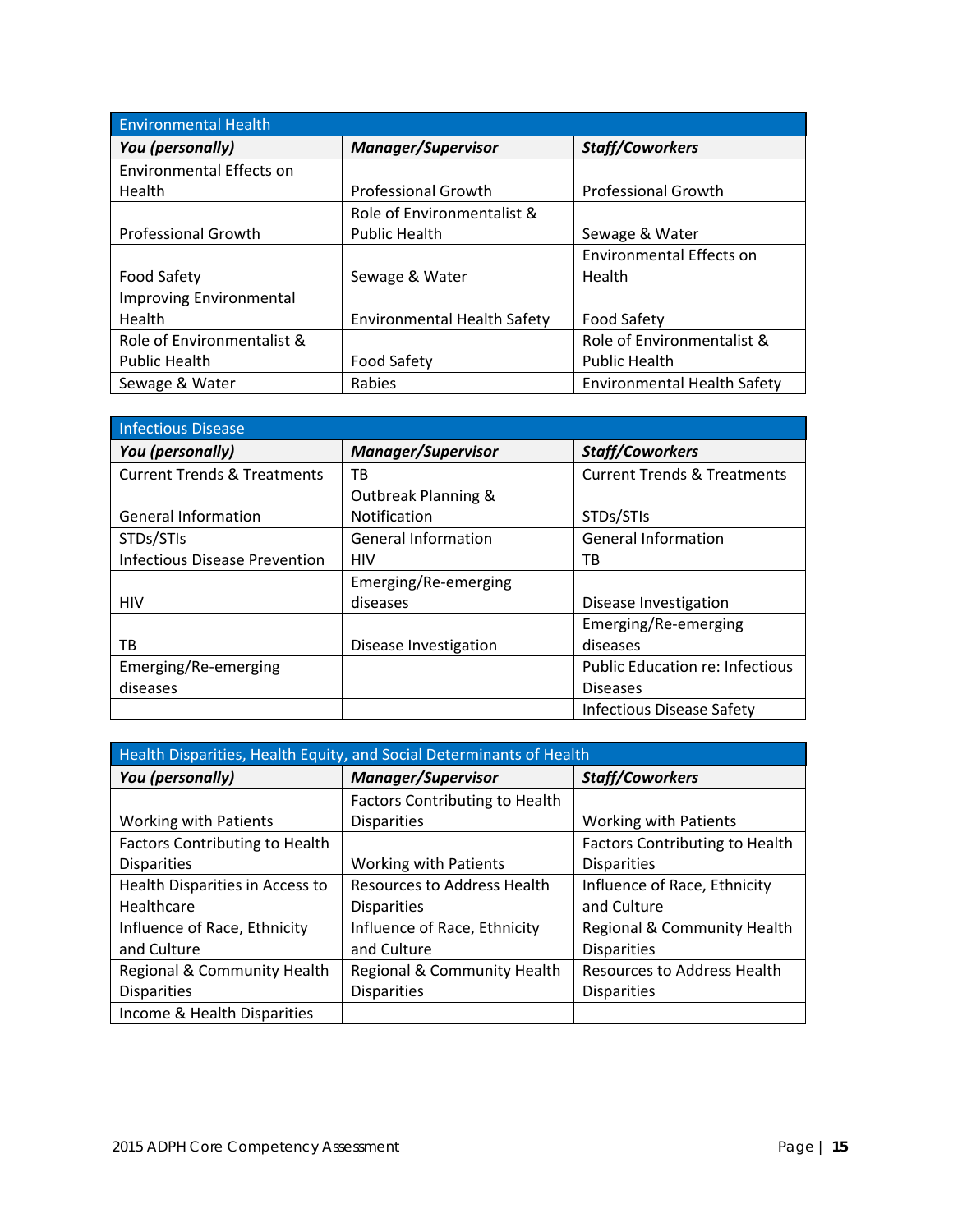| Health Informatics/Health IT     |                                                               |                             |  |
|----------------------------------|---------------------------------------------------------------|-----------------------------|--|
| You (personally)                 | <b>Manager/Supervisor</b>                                     | Staff/Coworkers             |  |
| <b>Electronic Health Records</b> | Electronic Health Records                                     |                             |  |
| (EHR) & Electronic Medical       | (EHR) & Electronic Medical<br><b>Best Practices in Health</b> |                             |  |
| Records (EMR)                    | Records (EMR)                                                 | Informatics/Health IT [HIT] |  |
|                                  |                                                               | Electronic Health Records   |  |
| <b>Best Practices in Health</b>  | Best Practices in Health                                      | (EHR) & Electronic Medical  |  |
| Informatics/Health IT [HIT]      | Informatics/Health IT [HIT]                                   | Records (EMR)               |  |
| <b>Emerging Health</b>           |                                                               | <b>Emerging Health</b>      |  |
| Informatics/Health IT [HIT]      | <b>Basic Computer</b>                                         | Informatics/Health IT [HIT] |  |
| Technologies                     | Skills/Troubleshooting                                        | Technologies                |  |
| Microsoft Office                 | Microsoft Office                                              | Microsoft Office            |  |
| <b>Basic Computer</b>            |                                                               |                             |  |
| Skills/Troubleshooting           | Insurance/Billing                                             | <b>SAS</b>                  |  |
|                                  | <b>Conducting Technical</b><br>Geographic Information         |                             |  |
| SAS                              | <b>Trainings for HIT</b>                                      | Systems                     |  |

| Nutrition, Physical Activity, and Obesity |                                          |                               |  |
|-------------------------------------------|------------------------------------------|-------------------------------|--|
| You (personally)                          | <b>Manager/Supervisor</b>                | Staff/Coworkers               |  |
|                                           |                                          | Nutrition, Physical Activity, |  |
|                                           |                                          | and Obesity Education for     |  |
| Maternal and Child Health                 | Obesity                                  | Employees                     |  |
| Nutrition, Physical Activity,             |                                          |                               |  |
| and Obesity Education for                 |                                          | Interventions to Encourage    |  |
| Employees                                 | <b>Nutrition &amp; Physical Activity</b> | <b>Healthier Lifestyles</b>   |  |
| <b>Education &amp; Training</b>           | Motivational Tools to                    |                               |  |
| <b>Materials for Patients</b>             | Encourage Healthier Lifestyle            | Obesity                       |  |
| Weight Management                         | Weight Management                        | Maternal and Child Health     |  |
| Community Health &                        | Interventions to Encourage               |                               |  |
| Resources                                 | <b>Healthier Lifestyles</b>              | Weight Management             |  |
| <b>Nutrition &amp; Physical Activity</b>  |                                          |                               |  |
| <b>Motivational Tools to</b>              |                                          |                               |  |
| Encourage Healthier Lifestyle             |                                          |                               |  |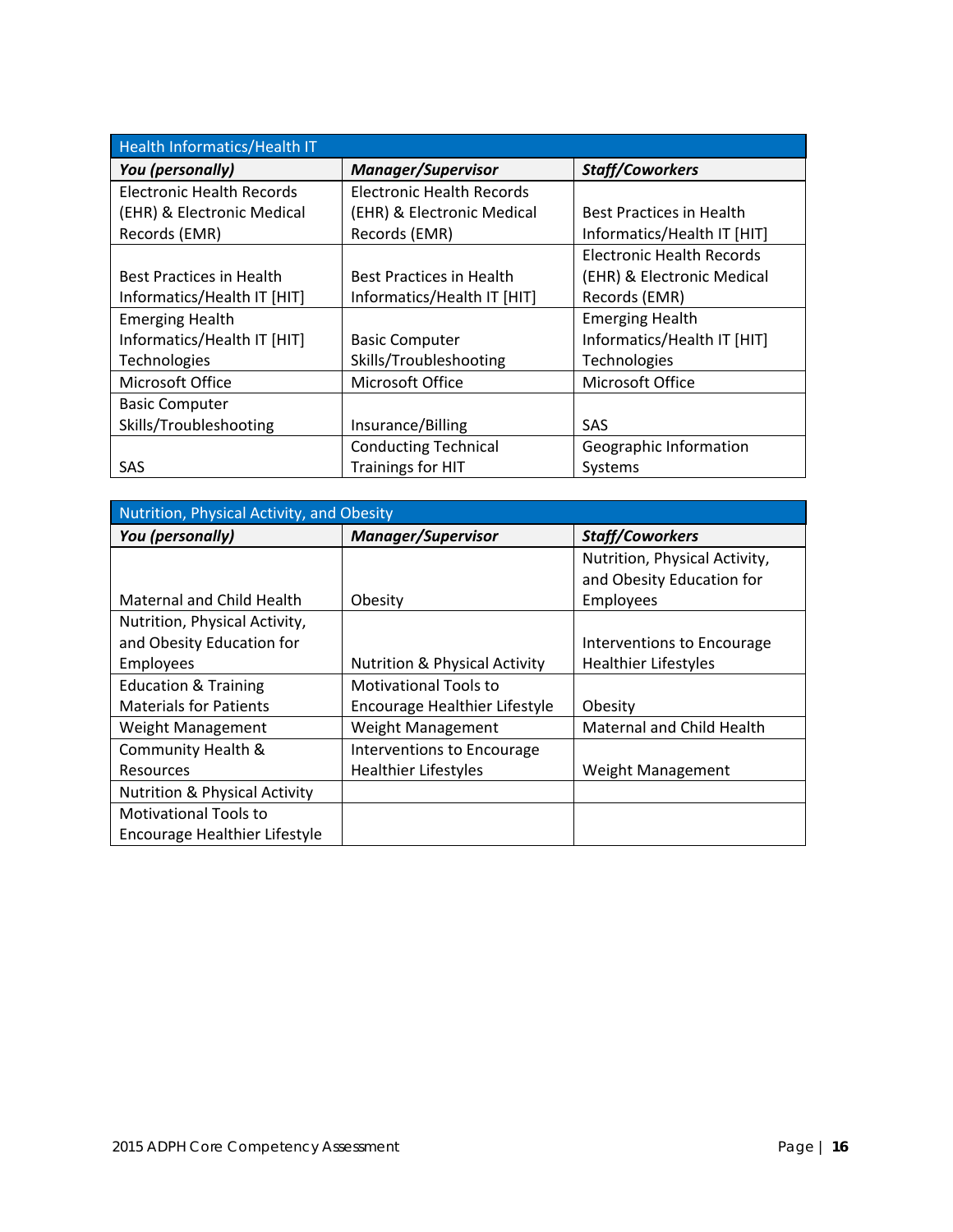| <b>Public Health Preparedness</b> |                               |                               |  |  |
|-----------------------------------|-------------------------------|-------------------------------|--|--|
| You (personally)                  | <b>Manager/Supervisor</b>     | Staff/Coworkers               |  |  |
|                                   | Roles & Responsibilities of   | Roles & Responsibilities of   |  |  |
|                                   | Employees during a Public     | Employees during a Public     |  |  |
| <b>Emergency Preparedness</b>     | <b>Health Emergency</b>       | <b>Health Emergency</b>       |  |  |
| Roles & Responsibilities of       |                               |                               |  |  |
| Employees during a Public         |                               |                               |  |  |
| <b>Health Emergency</b>           | <b>Emergency Preparedness</b> | <b>Emergency Preparedness</b> |  |  |
| <b>Public Education regarding</b> |                               |                               |  |  |
| <b>Emergency Preparedness</b>     | Drills & Exercises            | Disaster Response             |  |  |
| Disaster Response                 | Disaster Response             | Drills & Exercises            |  |  |
| Functional                        | <b>Up-to-Date Trainings</b>   | <b>Personal Preparedness</b>  |  |  |
| & Medical Needs Support           |                               |                               |  |  |
| <b>Services</b>                   | <b>Personal Preparedness</b>  |                               |  |  |
| Drills & Exercises                |                               |                               |  |  |
| <b>Personal Preparedness</b>      |                               |                               |  |  |

| Violence & Injury Prevention        |                                |                                 |  |
|-------------------------------------|--------------------------------|---------------------------------|--|
| You (personally)                    | <b>Manager/Supervisor</b>      | Staff/Coworkers                 |  |
| Violence in the Workplace           | Violence in the Workplace      | Violence in the Workplace       |  |
| Violence and Injury Prevention      | Violence and Injury Prevention | Rape & Domestic Violence        |  |
| Rape & Domestic Violence            | Rape & Domestic Violence       | Violence and Injury Prevention  |  |
| Recognizing at Risk                 | Recognizing at Risk            | <b>Risk Factors for Violent</b> |  |
| Patients/Victims of Violence        | Patients/Victims of Violence   | Behavior                        |  |
|                                     |                                | Recognizing at Risk             |  |
| Resources                           |                                | Patients/Victims of Violence    |  |
| Violence & Injury Prevention        |                                |                                 |  |
| in Youth                            |                                | <b>Active Shooter Training</b>  |  |
| Impact of Mental Health             |                                |                                 |  |
| <b>Issues &amp; Substance Abuse</b> |                                |                                 |  |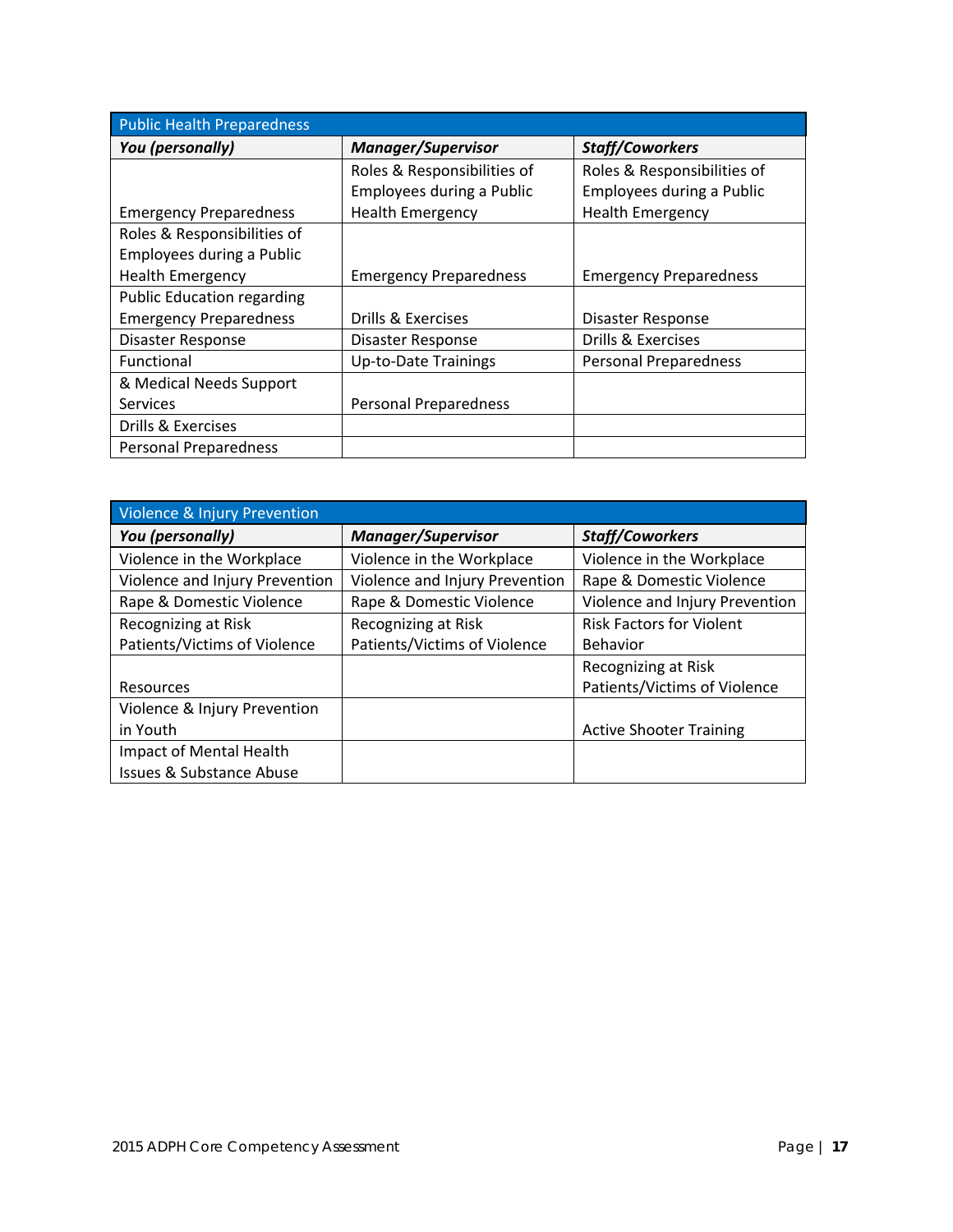# TRAINING PREFERENCES

Respondents identified preferences for training days and times.

#### Days of the Week



\*Note: Total does not equal 100 since individuals could select more than one day.

#### Training Times

| <b>Early Morning</b> |    |     | 55% |
|----------------------|----|-----|-----|
| Late Morning         |    |     | 48% |
| Noon                 |    | 13% |     |
| Early Afternoon      |    |     | 43% |
| Late Afternoon       |    | 19% |     |
| <b>Early Evening</b> | 4% |     |     |
| Late Evening         | 2% |     |     |

\*Note: Total does not equal 100 since individuals could select more than one training time.